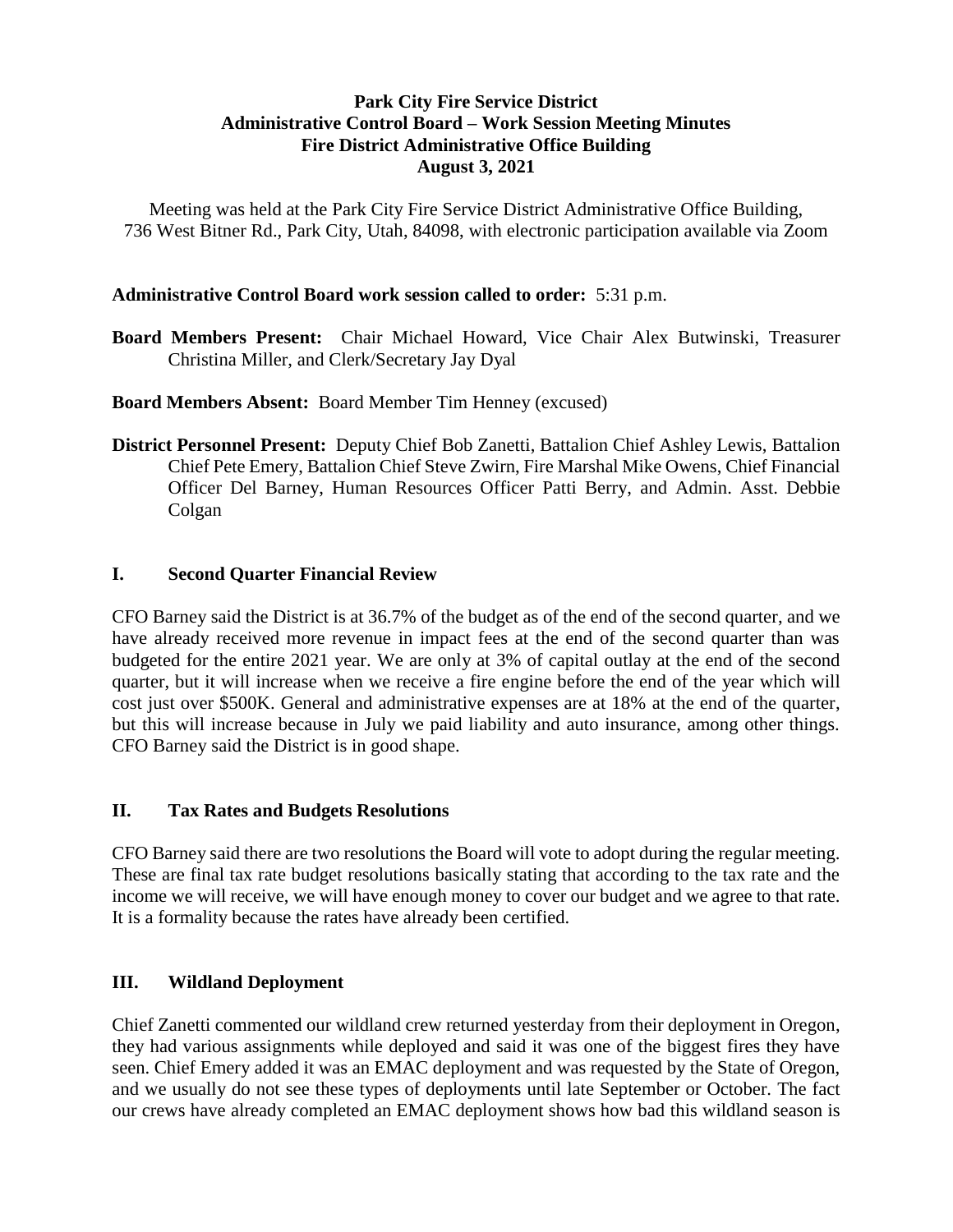nationally. Chief Zanetti said these deployments are hard on the wildland apparatus and we will be looking to have the unit that went to Oregon serviced so it is ready to go again.

# **IV. Compensation Discussion**

HR Berry said last November the District compared well with compensation packages of other agencies in the valley; however, in January, agencies began making changes to their packages because it is becoming increasingly difficult for all agencies to recruit and retain employees. She began making comparisons with the District's package with other top agencies, and the Compensation Committee also conducted comparisons with some other agencies. The end result was a comprehensive review of total compensation packages for 10 other agencies in the valley.

The Compensation Committee talked with District personnel about compensation issues important to them, and one of the biggest was the length of time it took for District employees to reach the top level of pay, as other agencies in the valley top out sooner. Chief Emery commented this was an area we had to address in order to stay competitive with other agencies.

HR Berry said between January and July, there were several agencies offering lateral transfers, and Chief Emery added he had never seen job offers and lateral transfers from other agencies at that level before. After many agencies made changes to their packages in July, the District's total package was falling behind in several areas.

Consequently, under Chief Hewitt's direction at the time, HR Berry calculated a 2.5% COLA and reduced the number of steps to top-out from 14 to 10. With those changes, compared with the other agencies in the study we were ranked  $1<sup>st</sup>$  for firefighters,  $2<sup>nd</sup>$  for engineers but very close to being 1<sup>st</sup>, and entry-level paramedics ranked 2<sup>nd</sup> but were also very close to being 1<sup>st</sup>. Captains were still ranked 3rd but it was a significant increase for our captains. HR Berry said she is also looking at other ranks including battalion chief, assistant chief, deputy chief, and some administrative positions.

With these calculated figures, HR Berry said it would be about a 5% increase to the salaries and benefits budget, and those figures are what she would like to present for preparing the 2022 budget and would go into effect January 1, 2022. She said some other agencies have been asking what the District is going to do, and there could be movement among agencies for some time. This is a driving factor to try to get our positions ranked near  $1<sup>st</sup>$  so we do not fall far behind again. Chief Zanetti commented there are two captains on the Compensation Committee as well as two firefighters and an engineer, and they have all helped HR Berry come up with the proposed changes in this very competitive market.

Regarding sustainability of the proposed increases, CFO Barney said the 1% COLA for 2021 did not go into effect until July 1, and that helped. Over the next 5 years, the sustainability of the proposed increases is aided by the elimination of approximately \$1.2M in debt over that timeframe as bonds and other debt services are paid off. There are also some upcoming retirements for topped-out personnel that will lower the current salaries and benefits budget, and CFO Barney said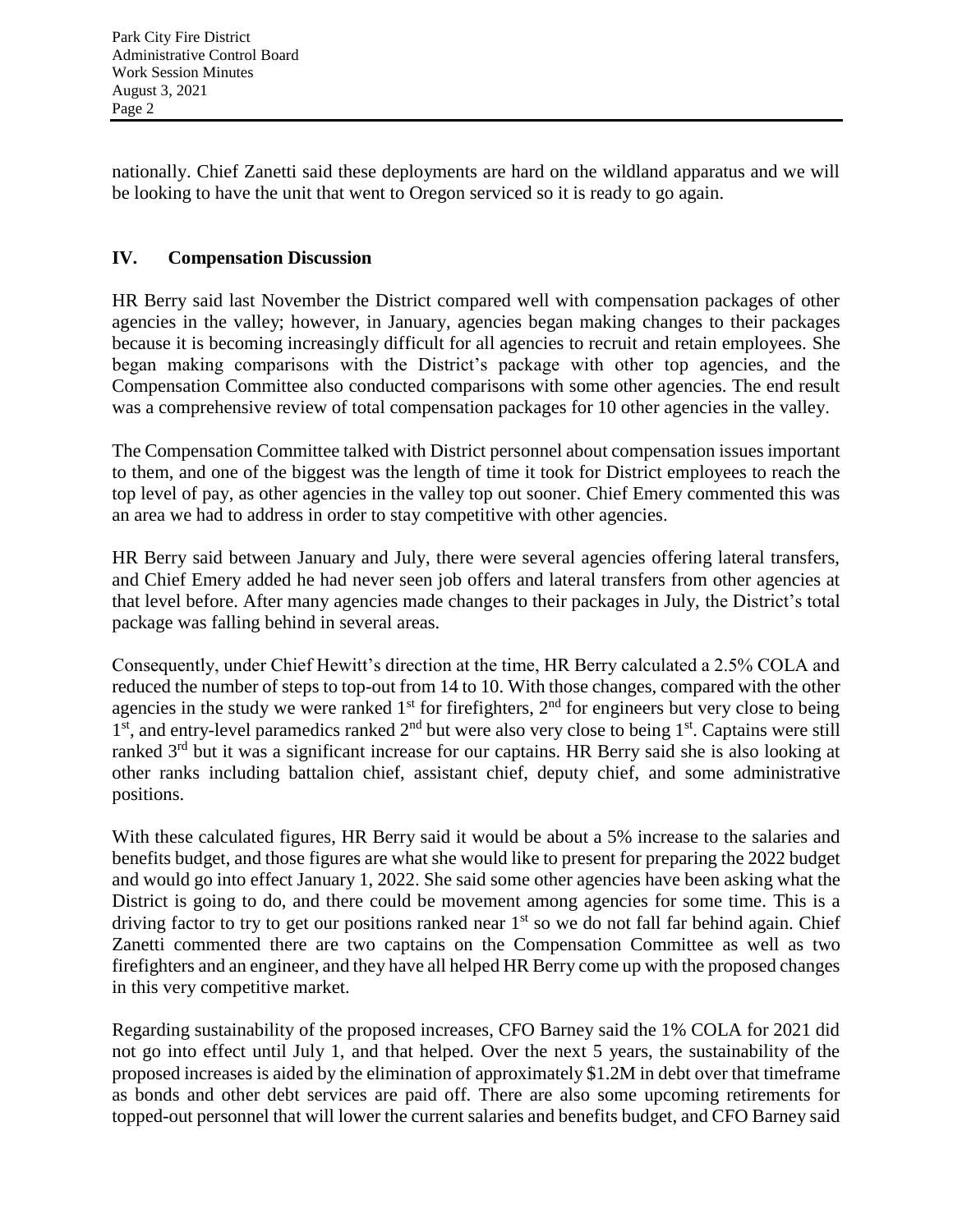updating the District's long-term budget planning sheet with this information and the new figures shows the proposed changes are sustainable.

Chair Howard commented the CPI should be monitored closely, as it appears inflation may not be transitory and could be of a longer duration. CFO Barney replied the long-term budget planning sheet goes through 2030 and covers all expenses, including an inflation factor. Chair Howard said there will also be new growth revenue as developments build out and new developments begin.

Vice Chair Butwinski asked if the District's goal is to be #1 in all the study categories, and Board Member Miller replied the goal has always been to be as close to the top as we can get because the District needs to attract people living outside the District to come here. Chief Emery added PCFD has a very high standard, if not the highest standard in the state, for physical fitness and AEMT requirements, and it is a significant consideration for many applicants.

Chief Zanetti said it is fine if employees have homes and are settled outside our area, but for young employees who are moving here and starting families, he said we are going to do everything we can to get them here. The goal is to get them here and make sure they have housing. Chief Emery added as long as the District is competitive, he believes employees will stay even if they are driving a little further and there are other agencies closer to where they live; if we do not stay competitive, however, that could change.

Vice Chair Butwinski asked if the pay increases will be implemented all at once or phased-in, and HR Berry replied the changes would all go into effect on January 1, 2022, which is the beginning of the District's fiscal year. Board Member Miller asked if the District must wait until January to implement the increases, because more employees could leave between now and January. HR Berry replied it may be possible if we phased part of the increase in through the rest of the year and did not go over the existing salaries and benefits budget for 2020.

Vice Chair Butwinski stated the District should not go over the 2020 budget for this category, and CFO Barney agreed and said no changes would be made that would put the District in that position. CFO Barney said he and HR Berry would look into how increases would affect the 2020 salaries and benefits line item. Chief Emery added he believes personnel would understand if we could only offer a partial increase for this year due to budget constraints with the understanding the full increase would be implemented in January.

# **V. Fire Prevention Update**

FM Owens said the interlocal agreement with Park City Municipal regarding fire marshaling responsibilities is still in progress. Concerns were addressed and the agreement is with the legal department at Park City Municipal for approval. FM Owens said he does not anticipate any problems with it moving through.

In working with HOAs, FM Owens said they said it would be a big help if there was a service available where they could use the District's chipping service to chip wood coming out of their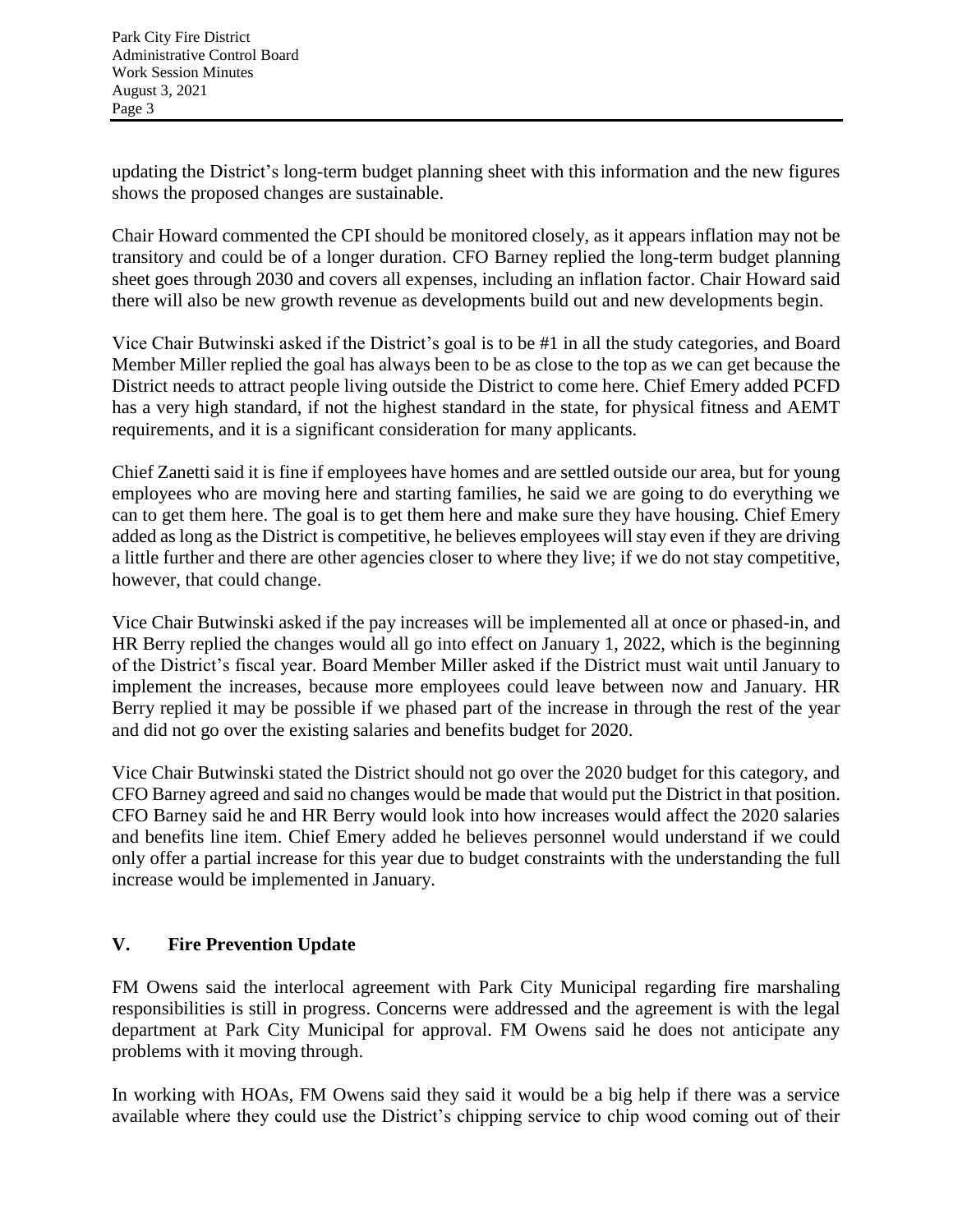common space, because the disposal is very expensive. FM Owens has been trying to get a chipping machine that would be designated for such larger projects and could be used by many agencies. The chipper would be staffed by one District staff member and the organization using it would need to supply extra personnel for operations safety. He has found chippers are not eligible for many grants, but Jessica Kirby with Basin Recreation was working on a watershed restoration grant and was able to secure \$127K for the District for community fuel reduction, which we can use to purchase a chipping machine and truck. The new chipping service would run in conjunction with the existing chipping program and would not alter how the existing program is operating.

FM Owens said the current program contributes a lot of money toward the matches for both the County and Park City Municipal for the state wildland fire program. Under this state program, if we need to call in air resources for a fire attack, the state pays for those services. With the new chipping program, we would be performing more work and contributing more money to the state program, but we cannot use the money we will spend on the chipper or truck because you cannot use grant money to pay for the program. Consequently, we cannot use the new chipper and truck to completely replace what we already have, we need to use them together and maintain both programs. The paperwork on this is with Basin Recreation now and we should have it shortly. FM Owens is hopeful we will have the new equipment by next summer.

FM Owens said 648 piles have been processed so far this season, compared with 1200 piles last year. He is looking into reasons why there has been a drop this year, and one of them may be due to people being home more last year due to the pandemic and being able to complete a good deal of work, leaving not as much work to be done this year.

Plan review numbers are up, so far this year 1,099 reviews have been completed compared to 1,209 reviews total in 2020. The District has received a lot of plan reviews over the past 3 years, most of which were for single-family residences. There have been 1,342 inspections performed so far this year.

## **VI. Other Divisional Updates**

During July, Chief Zanetti said there were 584 calls, which is about 100 more than last July. Special event standbys are still not at the levels we have had in past. Staffing has remained constant and employees have stepped up when they needed to.

## **Work Session Concluded:** 6:30 p.m.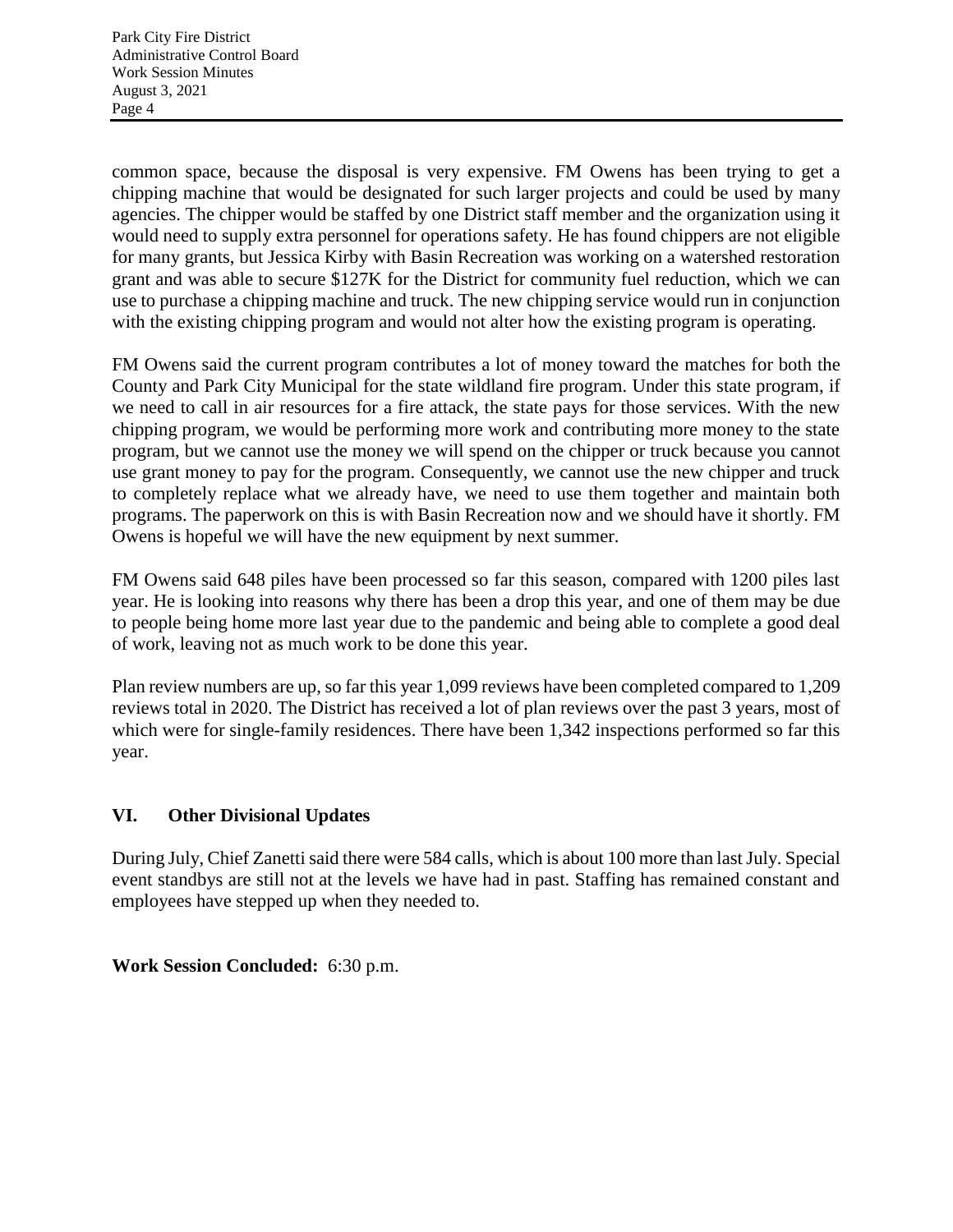## **Park City Fire Service District Administrative Control Board – Regular Meeting Minutes Fire District Administrative Office Building August 3, 2021**

## **Administrative Control Board regular meeting called to order: 6:30 p.m.**

**Board Members Present:** Chair Michael Howard, Vice Chair Alex Butwinski, Treasurer Christina Miller, and Clerk/Secretary Jay Dyal

**Board Members Absent:** Board Member Tim Henney (excused)

**District Personnel Present:** Deputy Chief Bob Zanetti, Battalion Chief Ashley Lewis, Battalion Chief Pete Emery, Battalion Chief Steve Zwirn, Fire Marshal Mike Owens, Chief Financial Officer Del Barney, Human Resources Officer Patti Berry, and Admin. Asst. Debbie Colgan

## **I. Roll Call**

Chair Howard began the meeting by conducting a roll call.

## **II. Public Input**

There was no public input.

## **III. Board Member Reports and Business**

#### **A. Correspondence**

There was no discussion of the correspondence.

#### **B. Financial**

There was no discussion of the financial correspondence.

#### **IV. Old Business**

In light of Chief Hewitt's passing, Treasurer Miller said a member of the Rotary Club has offered to have a free Wills for Heroes day at the District to provide advice on estate planning. Chief Zanetti recommended the individual should contact HR Berry to get details worked out.

Additionally, Treasurer Miller said members of the Rotary Club have offered suggestions regarding possible memorial events for Chief Hewitt to commemorate his Rotarian activities. Among the suggestions is a commemorative high school scholarship for students showing an interest in fire operations and a 5K "fun run." The District could participate in both these activities.

A celebration of life event for Chief Hewitt is being planned by the Rotary Club, there will be more details to come.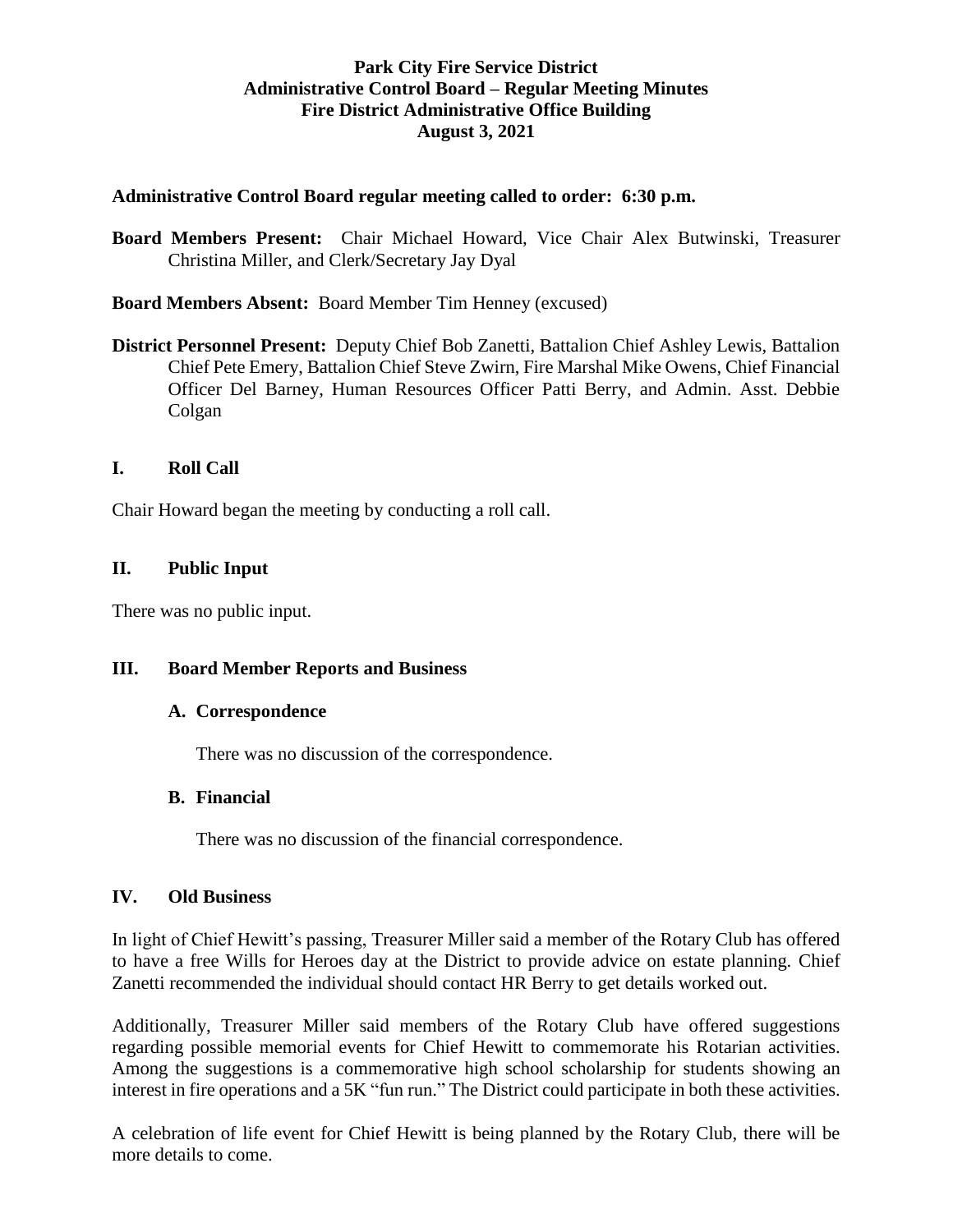## **V. Closed Meeting**

Secretary Dyal made a motion to open the closed meeting. The motion was seconded by Vice Chair Butwinski and passed unanimously, 4-0.

The Administrative Control Board met in closed session to discuss the character, competence, or health of an individual from 6:36 to 7:04 p.m. Those in attendance were Chair Michael Howard, Vice Chair Alex Butwinski, Treasurer Christina Miller, Secretary Jay Dyal, and Chief Bob Zanetti.

Treasurer Miller made a motion to dismiss from closed session and reconvene the regular meeting. The motion was seconded by Vice Chair Alex Butwinski and passed unanimously, 4-0. Those attending the remainder of the regular meeting were Chair Michael Howard, Vice Chair Alex Butwinski, Treasurer Christina Miller, Secretary Jay Dyal, Chief Bob Zanetti, Chief Ashley Lewis, Chief Pete Emery, Chief Steve Zwirn, Fire Marshal Mike Owens, Chief Financial Officer Del Barney, Human Resources Officer Patti Berry, and Admin. Asst. Debbie Colgan

## **VI. New Business**

## **A. Possible Recommendation of Chief Zanetti's Contract to the County Council for Approval**

Secretary Dyal made a motion to recommend Fire Chief Bob Zanetti's contract to the County Council for approval. The motion was seconded by Vice Chair Butwinski and passed unanimously, 4-0.

## **B. Possible Adoption of Resolution Adopting Final Tax Rates and Budgets from Summit County in Tax Year 2021**

Secretary Dyal made a motion to adopt the Utah State Tax Commission – Property Tax Division's Resolution Adopting Final Tax Rates and Budgets from Summit County in Tax Year 2021 as discussed during the work session. The motion was seconded by Vice Chair Butwinski and passed unanimously, 4-0.

## **C. Possible Adoption of Resolution Adopting Final Tax Rates and Budgets from Wasatch County in Tax Year 2021**

Chair Howard commented the final tax rate and budget for Wasatch County is adopted because District services span both Summit and Wasatch counties. Treasurer Miller made a motion to adopt the Utah State Tax Commission – Property Tax Division's Resolution Adopting Final Tax Rates and Budgets from Wasatch County in Tax Year 2021 as discussed during the work session. The motion was seconded by Secretary Dyal and passed unanimously, 4-0.